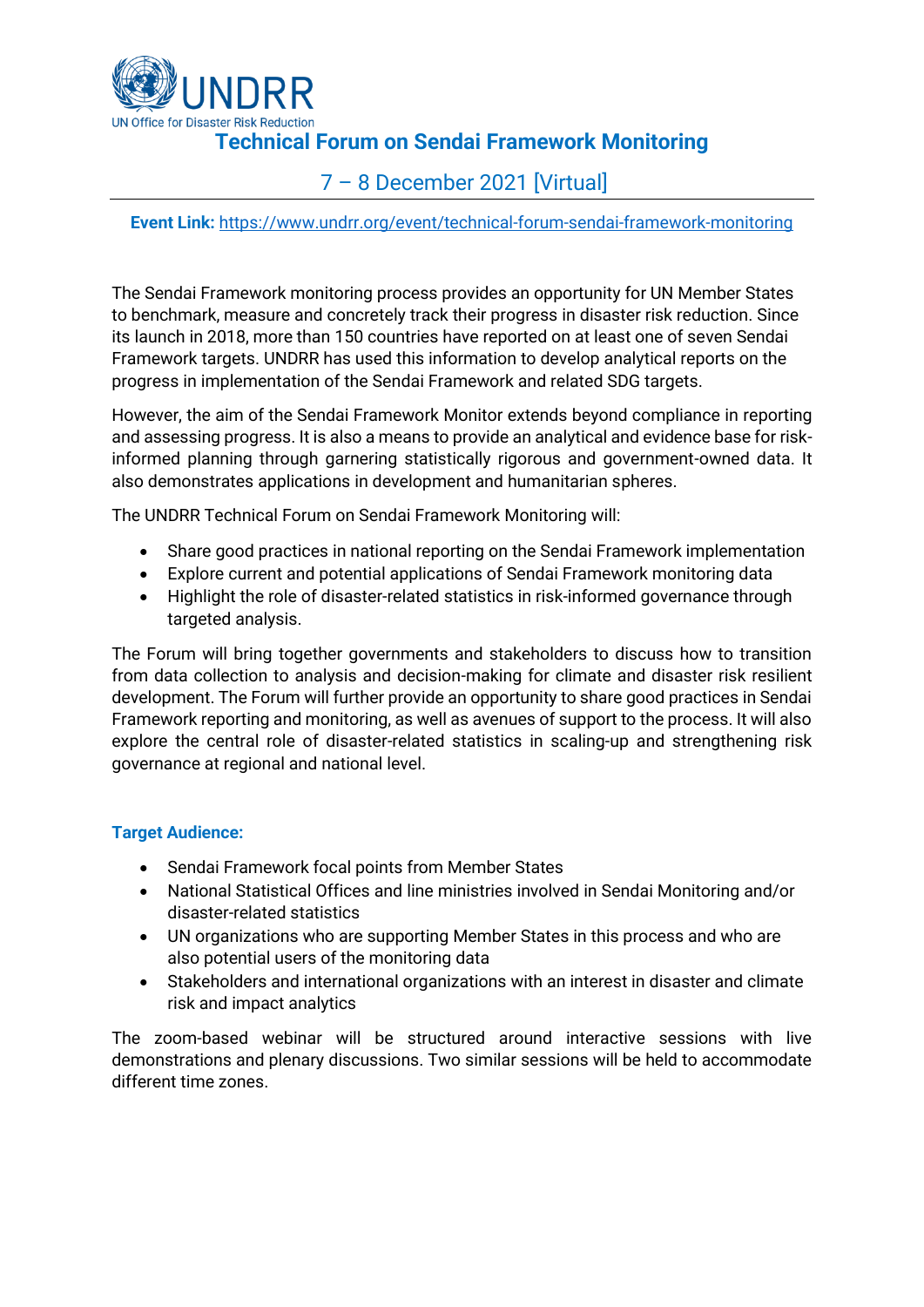

### **Programme**

All timings are in Central European Time (CET): Please use these links to convert the CET start time to your local time: Morning session: <https://savvytime.com/converter/cet/08-00> and Afternoon session:<https://savvytime.com/converter/cet/15-00>

| <b>Tue, 7 Dec 2021</b>                                                                                                                                                                                                                                                                                                                                                                                                                                                                         | <b>Morning session (CET)</b>                                                                                                                                                                                                                                                                                                                             | <b>Afternoon session (CET)</b>                                                                                                                                                                                                                                                                                                      |
|------------------------------------------------------------------------------------------------------------------------------------------------------------------------------------------------------------------------------------------------------------------------------------------------------------------------------------------------------------------------------------------------------------------------------------------------------------------------------------------------|----------------------------------------------------------------------------------------------------------------------------------------------------------------------------------------------------------------------------------------------------------------------------------------------------------------------------------------------------------|-------------------------------------------------------------------------------------------------------------------------------------------------------------------------------------------------------------------------------------------------------------------------------------------------------------------------------------|
| <b>Session</b>                                                                                                                                                                                                                                                                                                                                                                                                                                                                                 | <b>Speakers</b>                                                                                                                                                                                                                                                                                                                                          |                                                                                                                                                                                                                                                                                                                                     |
| <b>Opening Remarks</b>                                                                                                                                                                                                                                                                                                                                                                                                                                                                         | $0800 - 0815$<br>Loretta Hieber Girardet<br>Chief, Risk Knowledge, Monitoring and<br>Capacity Development Branch, UNDRR                                                                                                                                                                                                                                  | 1500 - 1515<br>Loretta Hieber Girardet<br>Chief, Risk Knowledge, Monitoring and Capacity<br>Development Branch, UNDRR                                                                                                                                                                                                               |
| <b>Scene setting</b>                                                                                                                                                                                                                                                                                                                                                                                                                                                                           | <b>Animesh Kumar</b><br>Head of Bonn Office, UNDRR                                                                                                                                                                                                                                                                                                       | Animesh Kumar<br>Head of Bonn Office, UNDRR                                                                                                                                                                                                                                                                                         |
|                                                                                                                                                                                                                                                                                                                                                                                                                                                                                                | $0815 - 0845$                                                                                                                                                                                                                                                                                                                                            | $1515 - 1545$                                                                                                                                                                                                                                                                                                                       |
| <b>Session 1</b><br>Use and Impact of Sendai Framework Monitor<br>Data: Applications in policy frameworks, national<br>planning and intergovernmental processes<br>This session will see presentations and discussion<br>on different ways in which SFM data has been used.<br>Participants will share their experiences on how this<br>has contributed to policy making and planning.<br>Interlinkage of SFM data with the inter-agency and<br>multi-lateral processes will also be explored. | <b>Moderator:</b><br>Sanny Ramos Jegillos, UNDP<br><b>Speakers:</b><br>• Sendai Framework Monitor data for Health<br>sector, WHO<br>• Sendai Framework Monitor data for<br><b>Agriculture sector, Anna Ricoy or Marion</b><br>Khamis, FAO [TBC]<br>• Use of Sendai Framework monitoring<br>metrics in the INFORM risk index: Sepehr<br>Marzi, JRC-INFORM | <b>Moderator:</b><br>Rahul Sengupta, UNDRR<br><b>Speakers:</b><br>• Sendai Framework Monitor data for Health sector.<br><b>WHO</b><br>• Sendai Framework Monitor data for Agriculture<br>sector, Daniela Mangione, FAO<br>• Use of Sendai Framework monitoring metrics in the<br><b>INFORM risk index: Sepehr Marzi, JRC-INFORM</b> |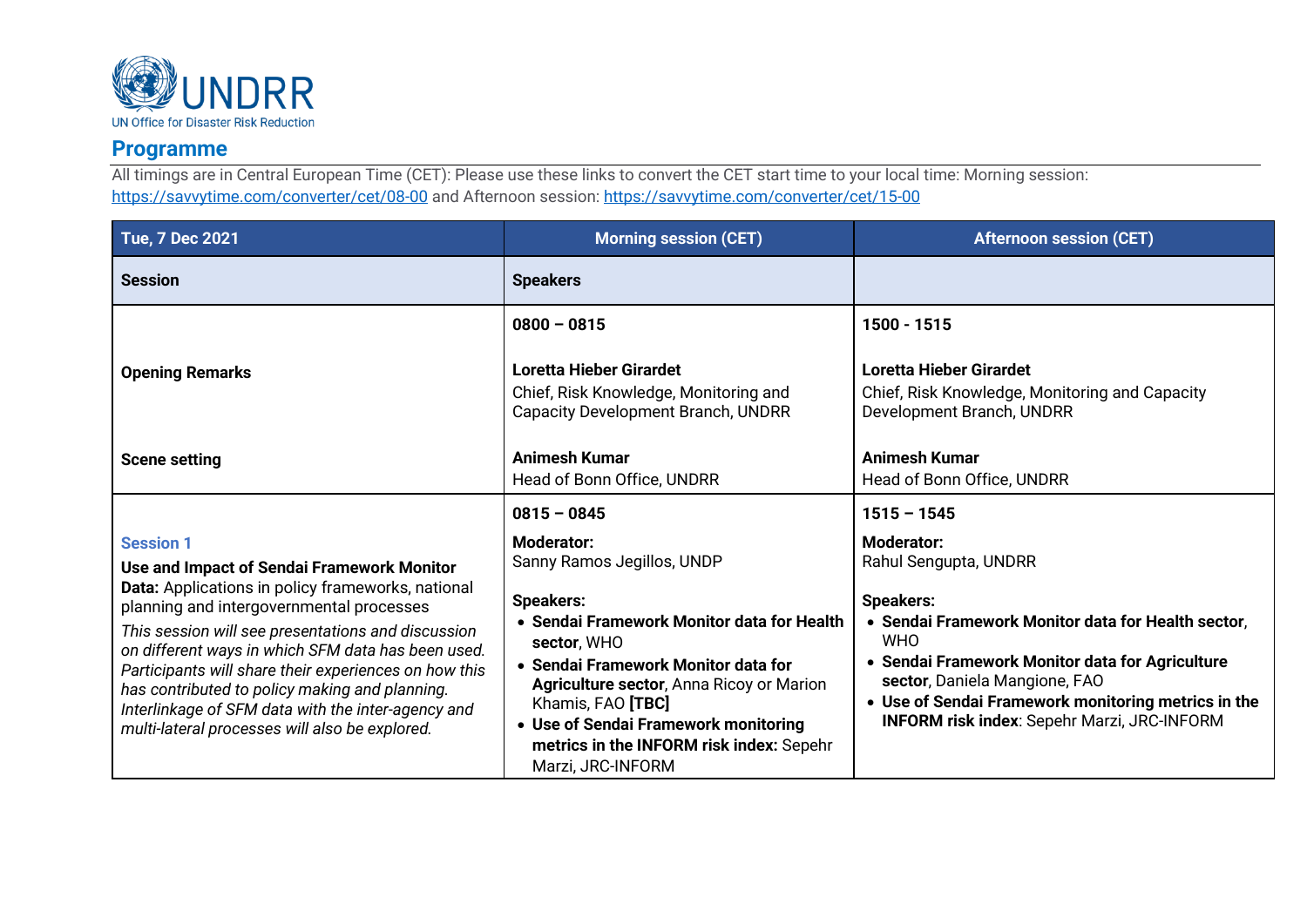

| <b>Break</b>                                                                                                                                                                                                                                                                                                                                                                                                                                                                                                                                                                                                                                                                                                         | 0845 - 0850                                                                                                                                                                                                                                                                                                                                                 | 1545-1550                                                                                                                                                                                                                                                                                                                                                                     |
|----------------------------------------------------------------------------------------------------------------------------------------------------------------------------------------------------------------------------------------------------------------------------------------------------------------------------------------------------------------------------------------------------------------------------------------------------------------------------------------------------------------------------------------------------------------------------------------------------------------------------------------------------------------------------------------------------------------------|-------------------------------------------------------------------------------------------------------------------------------------------------------------------------------------------------------------------------------------------------------------------------------------------------------------------------------------------------------------|-------------------------------------------------------------------------------------------------------------------------------------------------------------------------------------------------------------------------------------------------------------------------------------------------------------------------------------------------------------------------------|
| <b>Session 2</b><br>Use and Impact of Sendai Framework Monitor<br>Data: Potential applications in climate action and<br>other thematic areas<br>In this session, presenters will investigate the future<br>use of the available data in different sectoral and<br>thematic areas that could benefit from the country<br>reporting. How can climate action be informed by the<br>geography of losses? How can data on mortality and<br>economic losses from disasters influence financing<br>for disaster risk reduction in the future? How can the<br>reporting on multi-hazard early warning systems help<br>to reprioritize focus for vulnerable countries that are<br>in need for such warnings and early action? | $0850 - 1000$<br><b>Moderator:</b><br>Irfan Maqbool, ADPC<br><b>Speakers:</b><br>• Paris Agreement Global Stocktake and<br>Global Goal for Adaptation: Maryam Navi,<br><b>UNFCCC</b><br>• Multi-Hazard Early Warning Systems:<br>John Harding, CREWS<br>• Ecosystem based DRR: Fabrice Renaud,<br>University of Glasgow, and Yvonne Walz,<br><b>UNU-EHS</b> | $1550 - 1700$<br><b>Moderator:</b><br>Donna Lagdameo, UNDRR<br><b>Speakers:</b><br>• Paris Agreement Global Stocktake and Global Goal<br>for Adaptation: Maryam Navi, UNFCCC<br>• Multi-Hazard Early Warning Systems: John Harding,<br><b>CREWS</b><br>• Ecosystem based DRR: Fabrice Renaud, University of<br>Glasgow, and Yvonne Walz, UNU-EHS                              |
| <b>Wed, 8 Dec 2021</b>                                                                                                                                                                                                                                                                                                                                                                                                                                                                                                                                                                                                                                                                                               | <b>Morning session (CET)</b>                                                                                                                                                                                                                                                                                                                                | <b>Afternoon session (CET)</b>                                                                                                                                                                                                                                                                                                                                                |
| <b>Session 3</b><br><b>Strengthening reporting on the Sendai Framework</b><br><b>Monitor:</b> Innovations and insights<br>This session will call upon Member States to share<br>their experience on the reporting in the Sendai<br>Framework Monitor. It will also outline the latest<br>thinking from UN and other international partners<br>who can support the Member States in reporting<br>better on specific targets and indicators of the<br>Sendai Framework and SDGs. Initial results of the<br>user experience on SFM will also be presented.                                                                                                                                                              | $0800 - 0855$<br><b>Moderator:</b><br>Tricia Addie, National Recovery and<br>Resilience Agency, Australia<br><b>Speakers:</b><br>• Country experience in Sendai Framework<br>monitoring: Bazarragchaa Duudgai,<br>Government of Mongolia<br>• Country experience in Sendai Framework<br>monitoring: Khadar Nur, Government of<br>Somalia                    | $1500 - 1555$<br><b>Moderator:</b><br>Karine Zoghby, UNDP Lebanon<br><b>Speakers:</b><br>• Country experience in Sendai Framework<br>monitoring: Yolande ELLA and Jean MINKOULOU,<br><b>Government of Cameroon</b><br>• Country experience in Sendai Framework<br>monitoring: Carlos Picado, Government of Costa<br>Rica<br>• Working Party on Development Finance Statistics |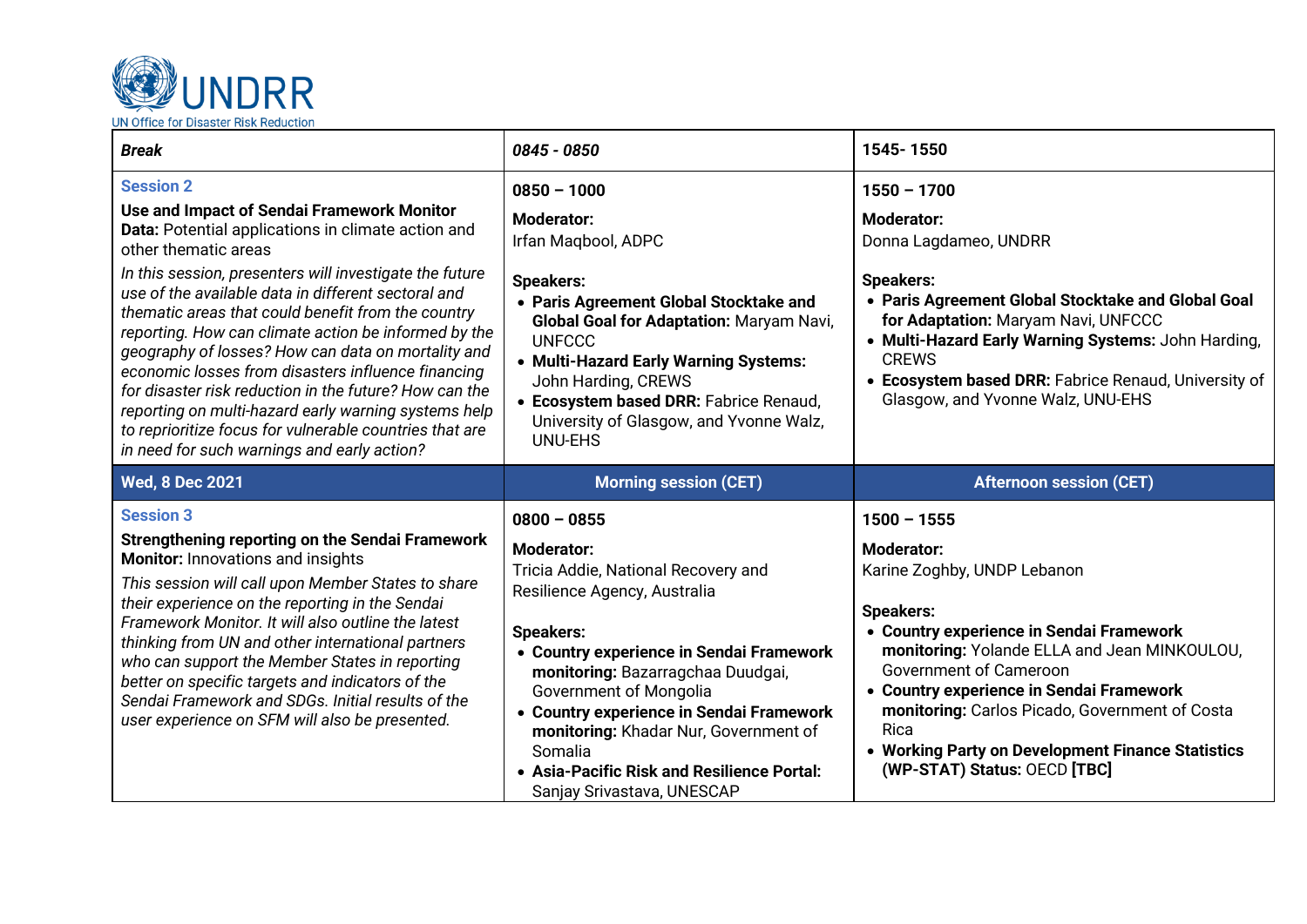

|                                                                                                                                                                                                                                                                                                           | • Earth observation-based indicators for<br>Sendai Framework Monitoring: Yvonne<br>Walz, UNU-EHS                                                                                                                                                                                                                                                                                                                     | • Earth observation-based indicators for Sendai<br>Framework Monitoring: Yvonne Walz, UNU-EHS                                                                                                                                                                                                                                                                                                                                                                                                             |  |
|-----------------------------------------------------------------------------------------------------------------------------------------------------------------------------------------------------------------------------------------------------------------------------------------------------------|----------------------------------------------------------------------------------------------------------------------------------------------------------------------------------------------------------------------------------------------------------------------------------------------------------------------------------------------------------------------------------------------------------------------|-----------------------------------------------------------------------------------------------------------------------------------------------------------------------------------------------------------------------------------------------------------------------------------------------------------------------------------------------------------------------------------------------------------------------------------------------------------------------------------------------------------|--|
| <b>Break</b>                                                                                                                                                                                                                                                                                              | $0855 - 0900$                                                                                                                                                                                                                                                                                                                                                                                                        | $1555 - 1600$                                                                                                                                                                                                                                                                                                                                                                                                                                                                                             |  |
| <b>Session 4</b><br><b>Disaster-related statistics: Contributions to risk</b><br>governance and monitoring<br>The session will bring together the disaster risk<br>reduction and statistical community to discuss good<br>practices and means to enhance the statistical<br>quality and standard of data. | $0900 - 0955$<br><b>Moderator:</b><br>Rikke Munk Hansen, UNESCAP<br><b>Speakers:</b><br>• Disaster-related data and statistics in the<br><b>Pacific:</b> Hélène Jacot Des Combes,<br>Government of The Republic of the<br>Marshall Islands<br>• Hazard Definition and Classification<br><b>Review:</b> Virginia Murray, UK Health Security<br>Agency<br>• Disaster Data Disaggregation: Rahel<br>Steinbach, UN Women | $1600 - 1655$<br><b>Moderator:</b><br>Michael Nagy, UNECE<br><b>Speakers:</b><br>• Disaster-related data and statistics in Latin America<br>and Caribbean: Peter Abad of INEI (NSO) Peru and<br>Alcides Nunes of INE (NSO) Paraguay (Working<br>Group on Measuring and Recording Indicators<br><b>Related to Disaster Risk Reduction)</b><br>• Hazard Definition and Classification Review: Virginia<br>Murray, UK Health Security Agency<br>• Disaster Data Disaggregation: Rahel Steinbach, UN<br>Women |  |
| <b>Summary and Closing Remarks</b>                                                                                                                                                                                                                                                                        | $0955 - 1000$<br>Animesh Kumar, UNDRR                                                                                                                                                                                                                                                                                                                                                                                | $1655 - 1700$<br>Animesh Kumar, UNDRR                                                                                                                                                                                                                                                                                                                                                                                                                                                                     |  |